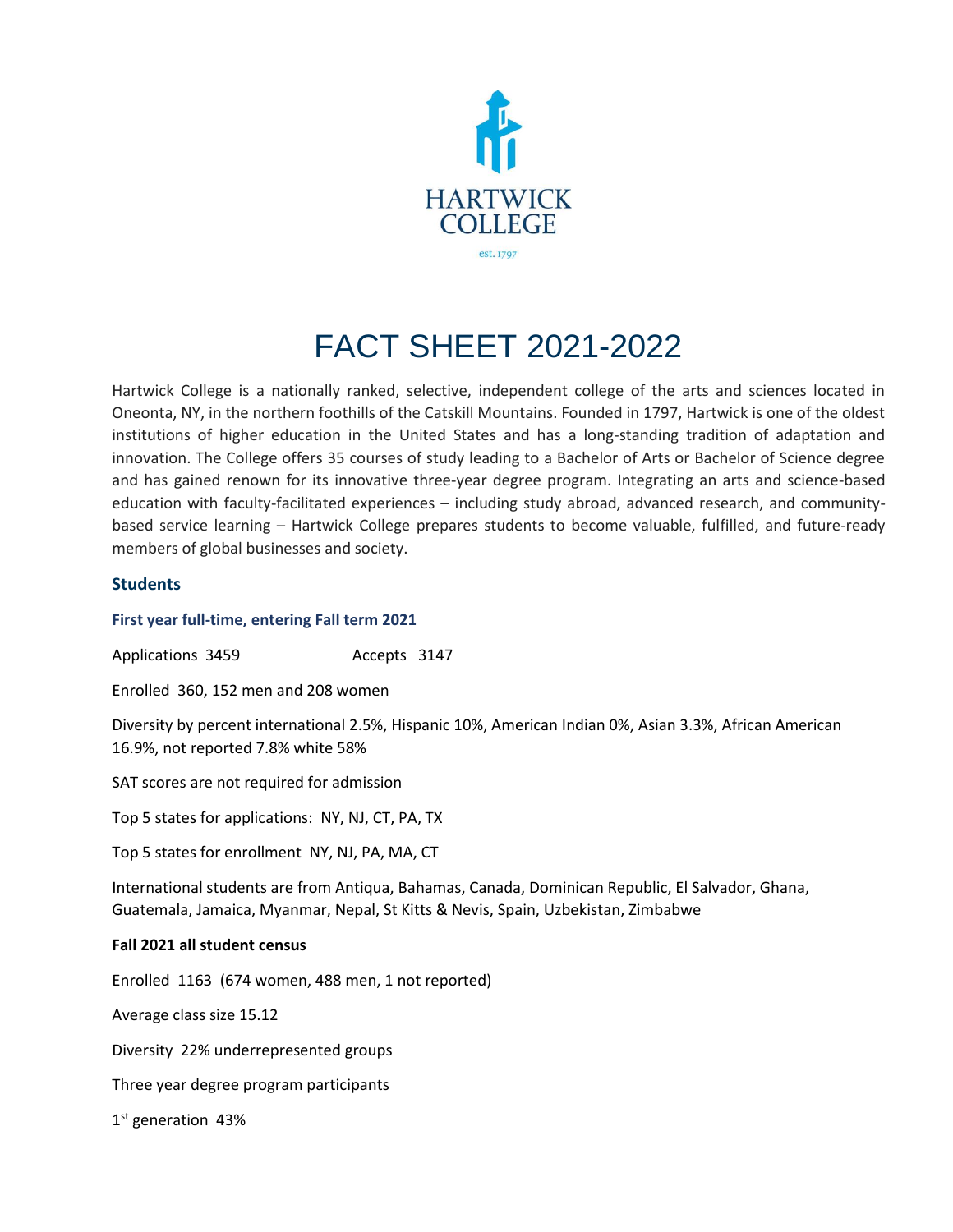**Athletics** : all teams NCAA Division III Conference Empire 8. Participation-421 (31%) (2019-20) of students participate in one or more sports.

 Men's teams basketball cross country football indoor and outdoor track & field, lacrosse, soccer, swimming & diving

 Women's teams basketball cross country equestrian, field hockey, indoor and outdoor track & field, lacrosse, soccer, swimming & diving, tennis, volleyball

**Student Organizations:** More than 60 special interest student organizations are active on campus. Approximately 18% of students belong to Greek organizations, with five fraternities (three national, one regional and one international) and four sororities (one I regional, one national and two local).

# **ACADEMICS**

**Majors (35)**: undergraduate programs in accounting (general & CPA); actuarial math; anthropology; art; art history; biochemistry; biology; business administration; chemistry; computer science; creative writing; criminal justice; economics; English; environment, sustainability and society; environmental chemistry; French; geology and environmental sciences; global studies; history; mathematics; medical technology; music; music education; nursing; philosophy; physics; political science; psychology; public health; religious studies; sociology; Spanish; theatre arts. An Individual Student Program, a student-designed major, is offered for students whose interests lie outside an established major. Honors college – No Honors program – Yes.

**Minors (44):** cognitive science, criminal justice, documentary photography, environmental science and policy, finance, graphic communications, Latin American and Caribbean studies, literature or writing, museum studies, peace & conflict studies, U.S. ethnic studies, women's and gender studies. Minors also are available in almost all majors (31 of 45 majors).

Flightpath is our future-focused approach to education that is designed for you. This flexible and personalized experience that we build together gives you everything you need to launch.

**Pre-Professional Programs**: pre-allied health professions, pre-engineering, pre-law, pre-medicine.

**Cooperative Programs:** 4-1 MBA programs with Clarkson University or Union Graduate College; 3-3 J.D. program with Albany Law School; collaborative program for physical (DPT) and occupational therapy (MA) with Sage Graduate School. Cooperative Programs in Engineering with both Clarkson University and Columbia University. For undergraduate opportunities at Hartwick, there is the Partnership for Nursing Opportunities with Bassett Healthcare.

**Graduate Program**: translational biomedical research management (M.S.), second year.

# **INFORMATION TECHNOLOGY & RESOURCES**

The campus network provides cable TV access, wired and wireless Internet access. Hartwick's Stevens-German Library offers a collection of books, periodicals, microforms and films housed on our shelves and electronic resources accessible via the Internet. The Library's collection includes 209,500 books, 4,740 E-books, 60 digital databases, 3,300 media, 1,392 printed serials and 39,000 electronic serials.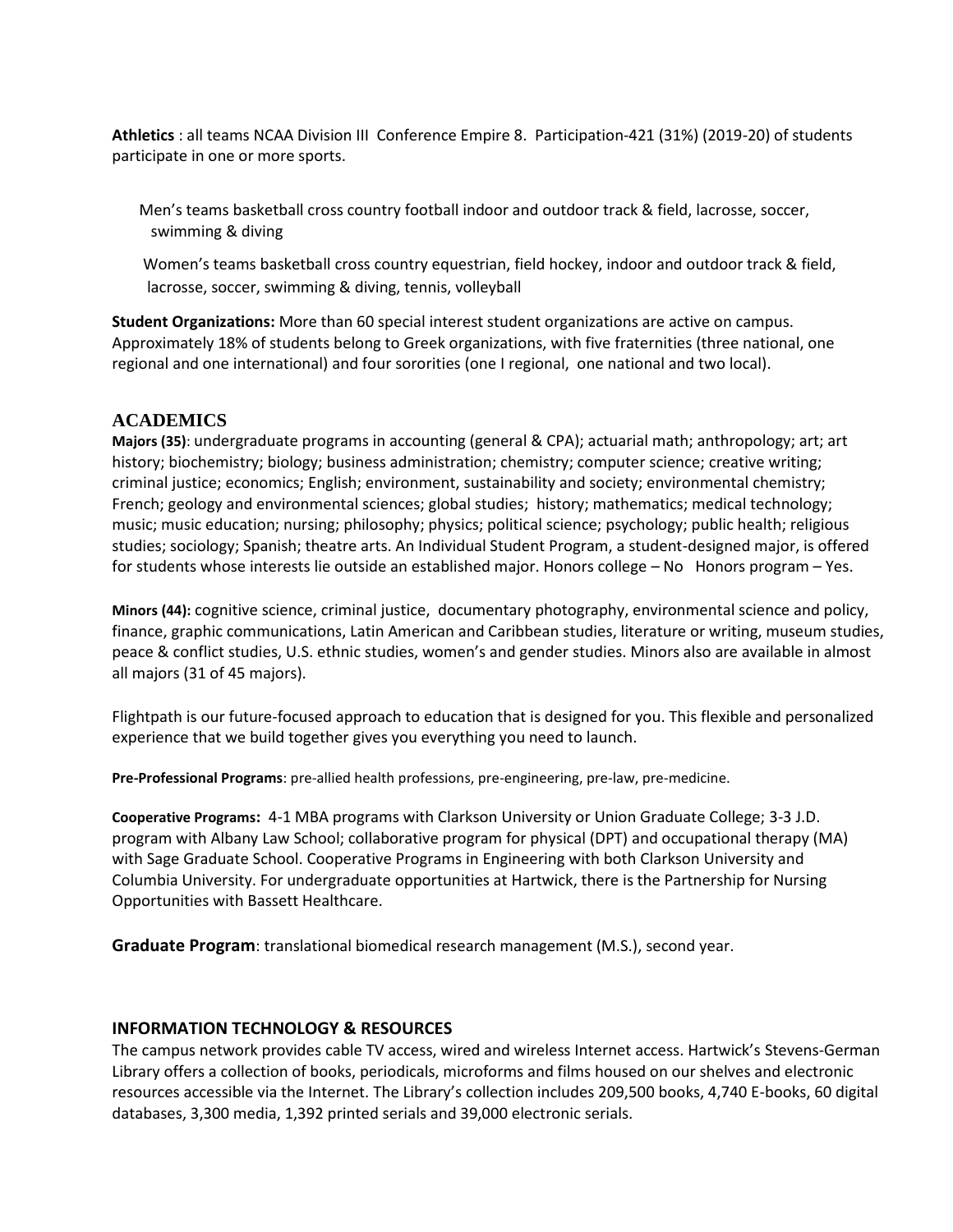# **GRADUATES & ALUMNI/AE**

For the Class of 2019, 51% of the graduates are employed and 14% are enrolled in graduate or professional school.

| Graduates (2019-20)                                       |                                                                                       | 231                                | (July 2019 through June 2020)          |  |
|-----------------------------------------------------------|---------------------------------------------------------------------------------------|------------------------------------|----------------------------------------|--|
| Student Right-to-Know                                     |                                                                                       |                                    |                                        |  |
| Graduation Rate (6 years)                                 |                                                                                       |                                    | 54% (For the Class entering Fall 2012) |  |
| Student Athlete 6-year Graduation Rate                    |                                                                                       |                                    | 75% (For the Class entering Fall 2012) |  |
| First Year to Sophomore Retention Rate 69.2%              |                                                                                       | (For the Class entering Fall 2019) |                                        |  |
| AY 2019 Graduates Top Five Majors:                        |                                                                                       |                                    | Nursing, Business Administration,      |  |
|                                                           |                                                                                       |                                    | Biology, Psychology, sociology         |  |
| Alumni/ae of record (Aug. 27, 2021)                       |                                                                                       | 19,576                             |                                        |  |
| Alumni/ae giving rate:                                    |                                                                                       |                                    | 6.49% participation rate               |  |
|                                                           | Geographic distribution: 52.9% reside in the Mid-Atlantic region (NY, NJ, PA, MD, DE) |                                    |                                        |  |
|                                                           | 21.1 % in New England (CT, MA, ME, NH, RI, VT)                                        |                                    |                                        |  |
| 0.086 % in the Southeast (AL, FL, GA, KY, MS, NC, SC, TN) |                                                                                       |                                    |                                        |  |
|                                                           | 0.027 % in DC, VA, WV                                                                 |                                    |                                        |  |
|                                                           | 0.02% reside abroad                                                                   |                                    |                                        |  |
|                                                           |                                                                                       |                                    |                                        |  |

55.83% of alumni/ae graduated after 2000. The most common professional fields among Hartwick alumni/ae are management, other, Nursing, education, other health occupations, sales.

#### **COSTS**

**Undergraduate Graduate** 

Tuition \$48, 790 **Tuition \$48, 790** Tuition and Fees TBRM

2 years | 36 credits | \$900 per credit, no fees

| Fees (matriculation, comprehensive)                     | \$1,024  |
|---------------------------------------------------------|----------|
| Room (double occupancy)                                 | \$7,060  |
| Board (unlimited meals)                                 | \$6,555  |
| Personal expense allowance (books, travel, other) 1,400 |          |
| Total                                                   | \$52,569 |
|                                                         |          |

Fiscal Year July 1,2020 to June 30, 2021

# **BOARD OF TRUSTEES**

28 members as of September 2021; 53% female, 46% male. 76.8% alumni/ae. Occupational areas represented include education, consulting, financial services, healthcare, nursing, legal services and management.

# **CLASSIFICATION & ACCREDITATION**